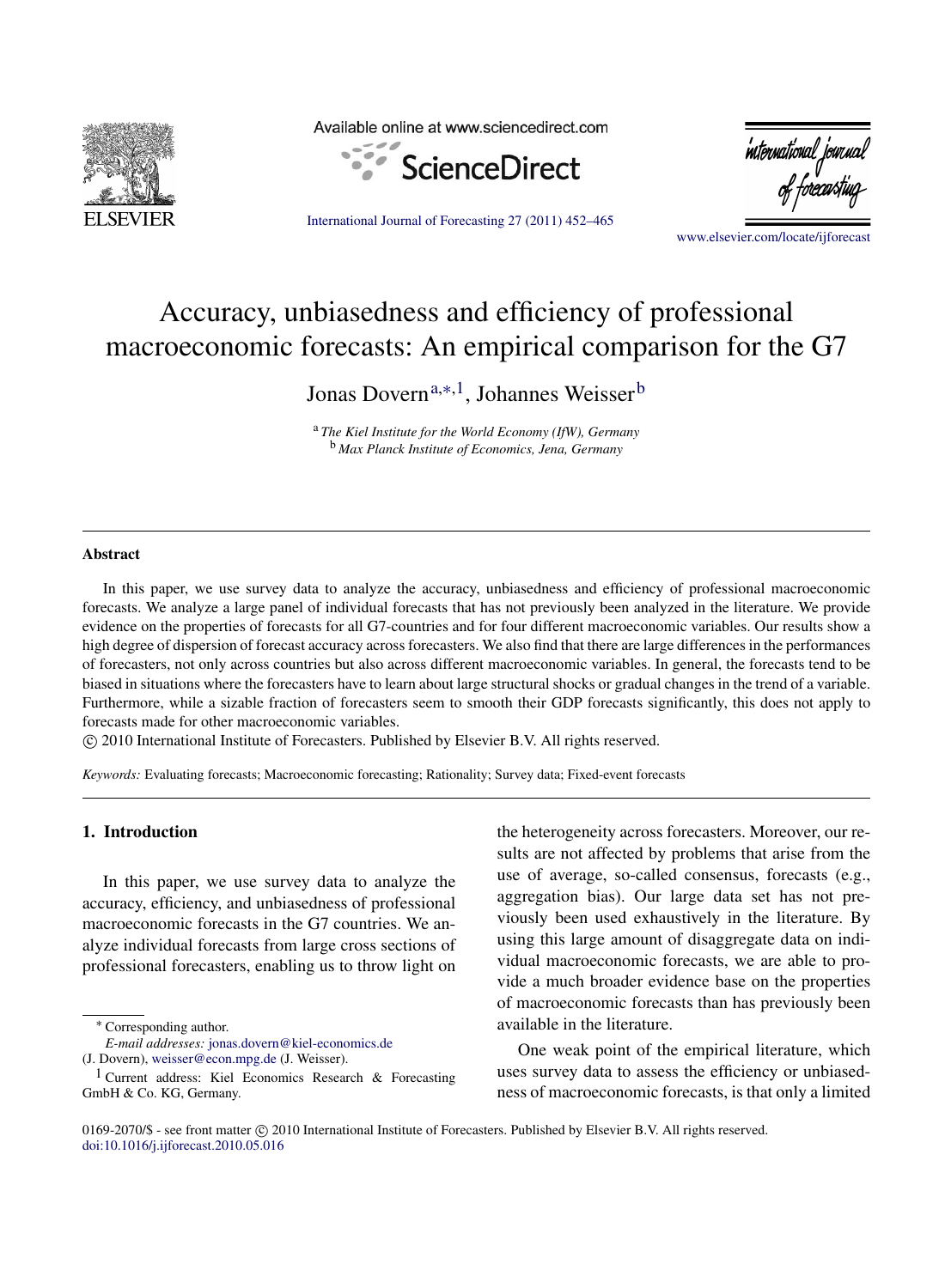number of non-US data sets provide information on forecasts. As a consequence, the existing evidence is based predominantly on US data. Notable exceptions are [Harvey,](#page--1-0) [Leybourne,](#page--1-0) [and](#page--1-0) [Newbold](#page--1-0) [\(2001\)](#page--1-0), who analyze a set of selected individual forecasts for the UK from the survey data set provided by *Consensus Economics*; [Gallo,](#page--1-1) [Granger,](#page--1-1) [and](#page--1-1) [Jeon](#page--1-1) [\(2002\)](#page--1-1), who analyze the evolution of macroeconomic forecasts for the US, the UK, and Japan; [Bowles](#page--1-2) [et al.](#page--1-2) [\(2007\)](#page--1-2), who analyze the performances of forecasts summarized in the Survey of Professional Forecasters, conducted by the European Central Bank; [Ager,](#page--1-3) [Kappler,](#page--1-3) [and](#page--1-3) [Osterloh](#page--1-3) [\(2009\)](#page--1-3) and [Isiklar,](#page--1-4) [Lahiri,](#page--1-4) [and](#page--1-4) [Loun](#page--1-4)[gani](#page--1-4) [\(2006\)](#page--1-4), who use data from the *Consensus Economics* data set on forecasts for a set of industrialized countries; [Loungani](#page--1-5) [\(2001\)](#page--1-5), who additionally examines data for developing countries; [Timmermann](#page--1-6) [\(2007\)](#page--1-6), who analyzes the performances of IMF forecasts from the World Economic Outlook for various countries; [Batchelor](#page--1-7) [\(2001\)](#page--1-7), who compares the forecasts made by the IMF and the OECD to private sector forecasts; and [Boero,](#page--1-8) [Smith,](#page--1-8) [and](#page--1-8) [Wallis](#page--1-8) [\(2008a,b\),](#page--1-8) who analyze forecasts from the Bank of England Survey of External Forecasters. However, all existing international studies, with the exception of [Boero](#page--1-8) [et al.](#page--1-8) [\(2008a,](#page--1-8)[b\)](#page--1-9) and [Harvey](#page--1-0) [et al.](#page--1-0) [\(2001\)](#page--1-0), make exclusive use of consensus forecasts rather than analyzing individual forecasts (note though that these three studies are confined to UK data sets). The purpose of our paper is to fill this gap, covering individual forecasts for all G7 countries and for four macroeconomic variables.

Our results are based on an approach which has commonly been used in the literature to model the structure of macroeconomic forecasts, dating back to early contributions by [Ball](#page--1-10) [\(1962\)](#page--1-10), [Figlewski](#page--1-11) [and](#page--1-11) [Wachtel](#page--1-11) [\(1981\)](#page--1-11), [Mincer](#page--1-12) [and](#page--1-12) [Zarnowitz](#page--1-12) [\(1969\)](#page--1-12) and [Nordhaus](#page--1-13) [\(1987\)](#page--1-13), who introduced the basic modeling framework for analyzing fixed event forecasts.<sup>[2](#page-1-0)</sup> A sequence of fixed event forecasts consists of consecutively formed forecasts for the same event (such as an annual figure for a macroeconomic variable). The data we use below are of this type. Some more recent contributions have proposed improving

the econometric approach for testing the rationality of such large panels of fixed event forecasts. These include [Batchelor](#page--1-16) [and](#page--1-16) [Dua](#page--1-16) [\(1990\)](#page--1-16) and [Keane](#page--1-17) [and](#page--1-17) [Runkle](#page--1-17) [\(1990\)](#page--1-17), who introduce an analysis in a panel framework using the Generalized Methods of Moments (GMM) method, as well as [Davies](#page--1-18) [and](#page--1-18) [Lahiri](#page--1-18) [\(1995\)](#page--1-18), who develop a framework for analyzing three-dimensional panels of survey data, enabling the use of information along all dimensions. To ensure that our results are comparable to existing studies, we closely follow the approach which was suggested by [Davies](#page--1-18) [and](#page--1-18) [Lahiri](#page--1-18) [\(1995\)](#page--1-18), and recently used by [Ager](#page--1-3) [et al.](#page--1-3) [\(2009\)](#page--1-3), [Boero](#page--1-8) [et al.](#page--1-8) [\(2008a\)](#page--1-8), and [Clements,](#page--1-19) [Joutz,](#page--1-19) [and](#page--1-19) [Stekler](#page--1-19) [\(2007\)](#page--1-19), and suggest only minor modifications to the econometric framework.

Using this framework, we analyze the accuracy and heterogeneity of the forecasts provided by the panelists of the survey and test whether or not they are unbiased and efficient. Assuming that forecast accuracy is the only objective of a forecaster and that her loss function is symmetric and increases with the forecast error, the latter two properties are inevitable features of a rational forecast. Regarding this point, it should be noted, however, that there are also arguments against the assumption that published forecasts reflect true expectations and are meant to minimize a loss function of the described form. Some of these arguments are as follows. First, forecasters might seek to maximize public attention. In this case, an unbiased forecast is no longer optimal, since the utility of the forecaster depends on more than one argument [\(Laster,](#page--1-20) [Bennett,](#page--1-20) [&](#page--1-20) [Geoum,](#page--1-20) [1999\)](#page--1-20). Second, forecasters might produce a so-called "intentional" forecast in some situations [\(Stege,](#page--1-21) [1989\)](#page--1-21); for example, a forecaster could predict a specific event in order to provoke a policy action that actually prevents the occurrence of the event. Third, forecasters might have asymmetric loss func-tions [\(Boero](#page--1-8) [et al.,](#page--1-8) [2008a;](#page--1-8) Capistrán [&](#page--1-22) [Timmermann,](#page--1-22) [2009\)](#page--1-22). These could have different weights on possible over- or underestimations of an outcome. However, we believe that these arguments are not strong a priori, particularly because the identities of the panelists are revealed in the data set we use. We therefore ignore these issues and base this paper on the null hypothesis that it is in the forecasters' best interests to provide unbiased and efficient forecasts.

Our findings show that the dispersion of forecast accuracies across panelists is surprisingly high for

<span id="page-1-0"></span><sup>2</sup> [Pesaran](#page--1-14) [and](#page--1-14) [Weale](#page--1-14) [\(2006\)](#page--1-14) and [Stekler](#page--1-15) [\(2002\)](#page--1-15) present concise summaries of the most commonly used approaches. The latter also provides an overview of the most prominent survey data sets used in empirical research on forecast efficiency.